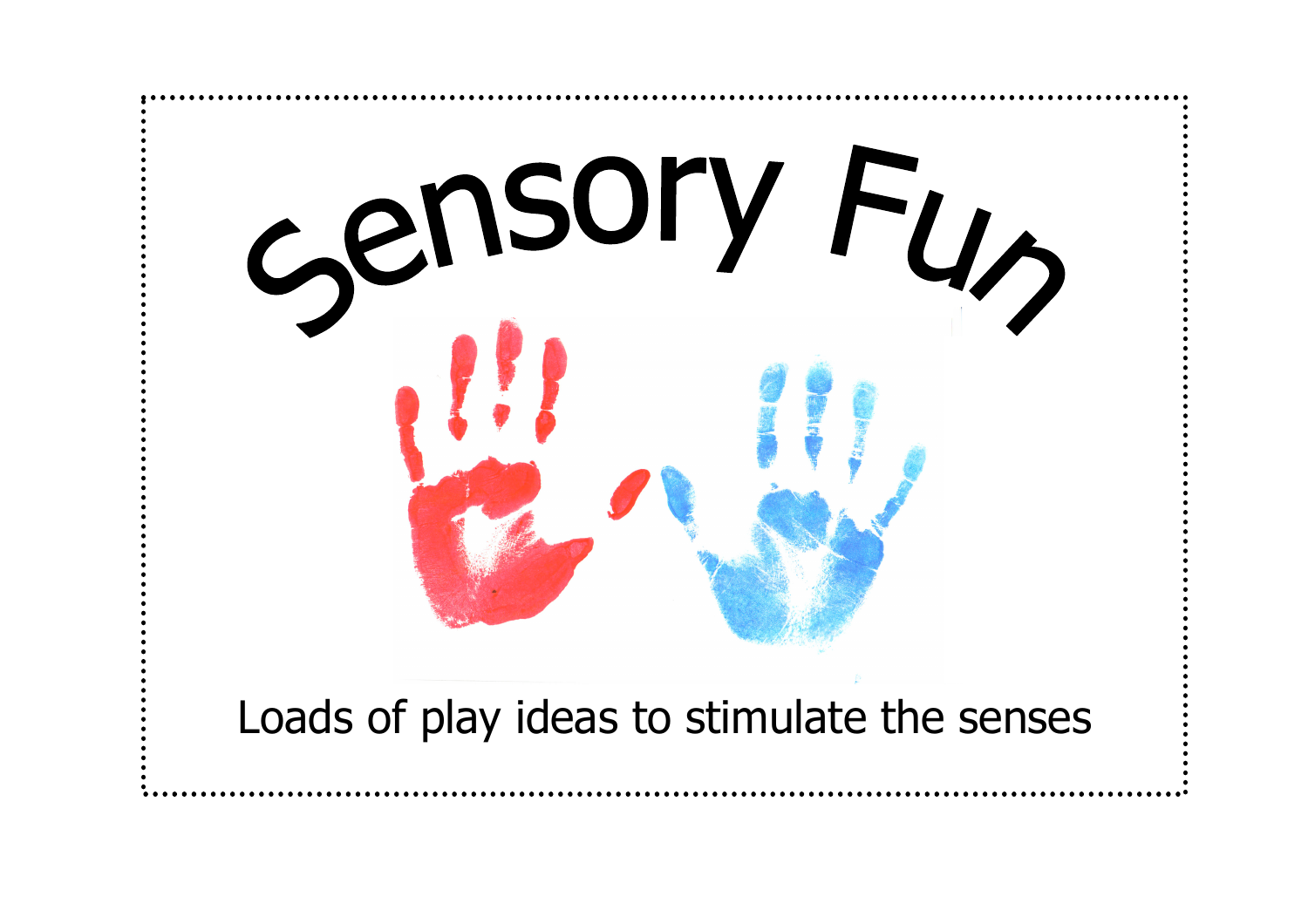# Salt Dough

4 cups of salt 1 cup of corn flour **Water** 

- 1. Mix salt and corn flour in pan
- 2. Add enough water to form a paste.
- 3. Cook over medium heat stirring constantly.

# Sand Dough

1 cup sand ½ cup corn flour ¾ cup hot water

- 1. Mix ingredients in pan
- 2. Cook, until very thick.
- 3. Let models dry in sun for 12 hours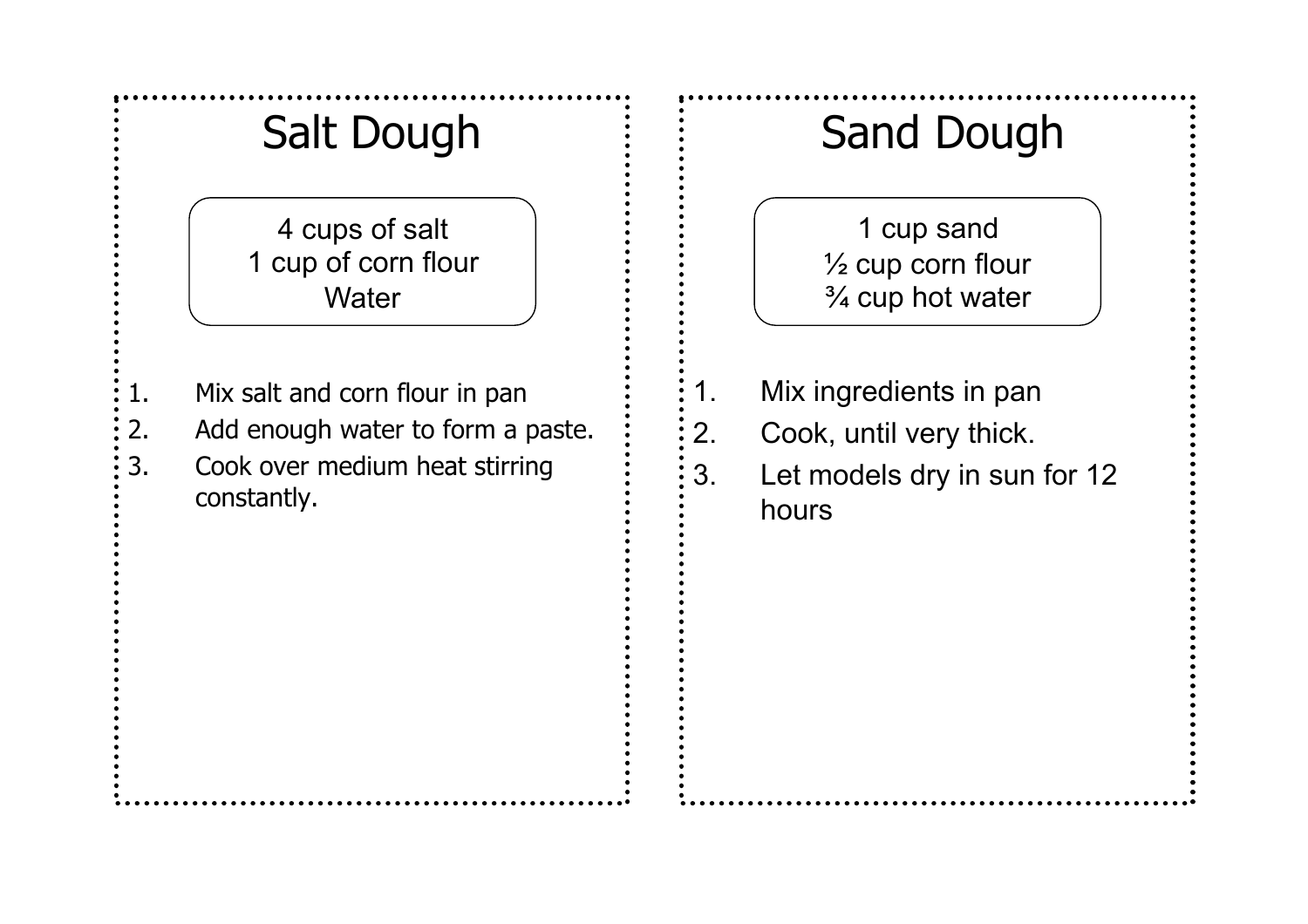# Modelling Dough

2 cups salt 1 cup corn flour 1 cup warm water

- 1. Mix in pan on a low heat.
- 2. Model.
- 3. leave to harden or cook on low heat.

Great dough that is very Smooth and soft. Hardens quickly and paints well.

# Clean Mud

1 bar 'Dove' soap 1 roll toilet paper

1 gallon of water

- 1. In a large tub layer up toilet roll.
- 2. Grate soap and sprinkle over paper.
- 3. Add warm water.
- 4. Leave over night .
- 5. Use to make models.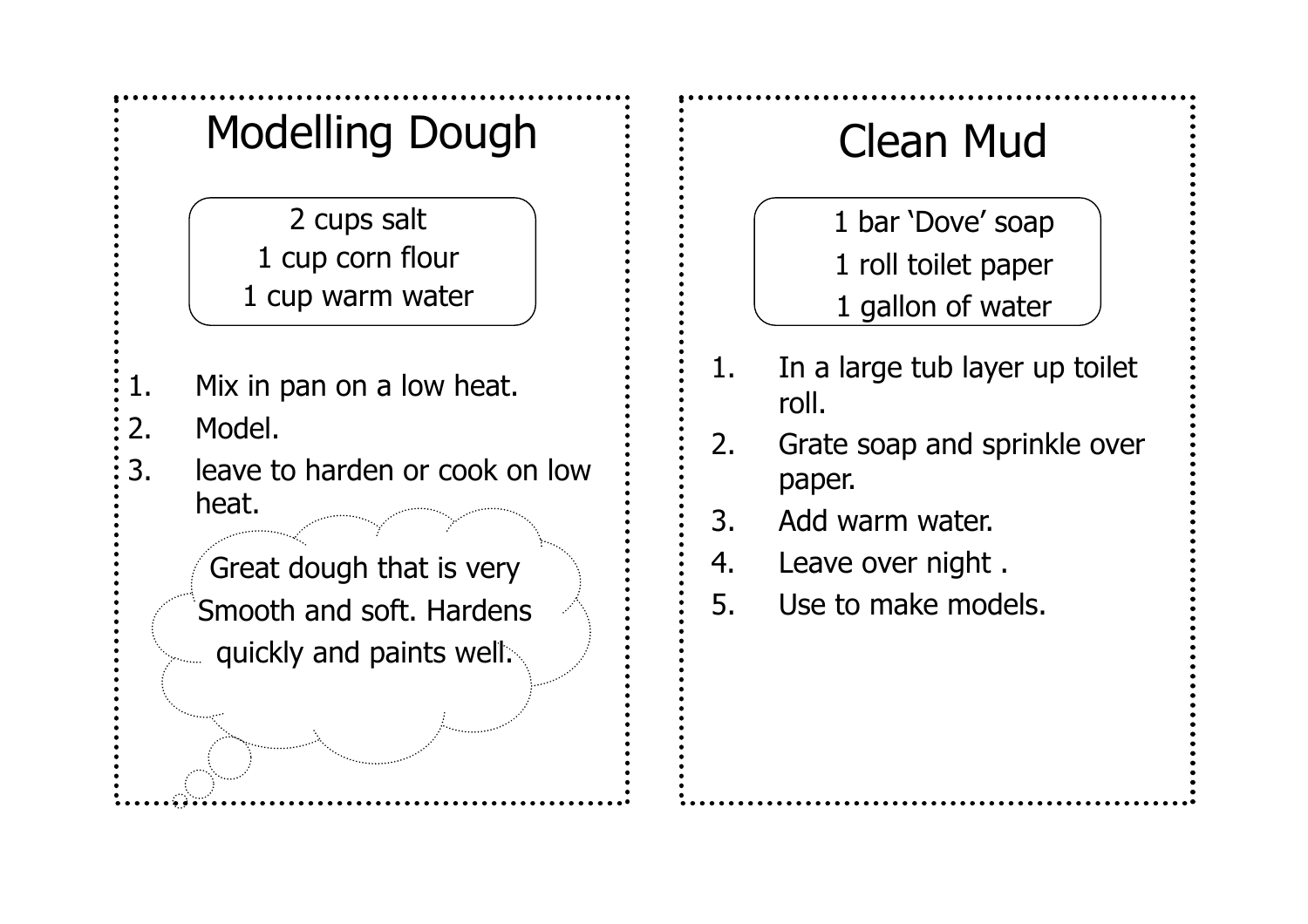# Corn flour dough  $\vdots$   $\vdots$  Fruity Putty

1 cup corn flour 1 cup warm water 1 tbs oil

- 1. Mix in pan, cook until thick.
- 2. Makes a smooth dough.

0.3 ounce sugar free jelly powder. 2 cups flour 1 cup salt 4 tbsp cream of tater 2 tbs cooking oil 2 cups boiling water

Mix dry ingredients in pan.

Add boiling water and oil stir over medium heat until ball formed.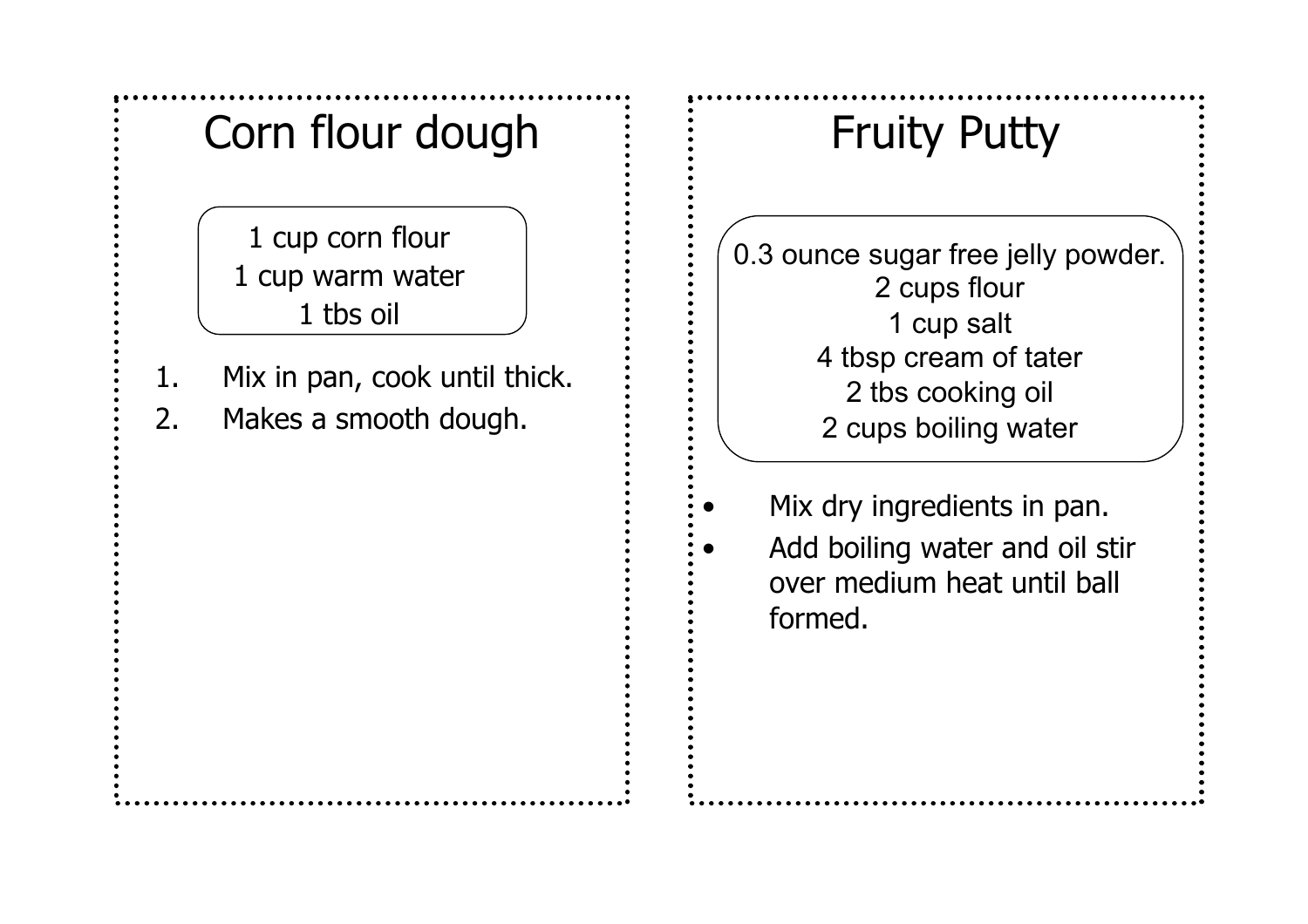## Shaving foam

- Spray foam onto table/ tray.
- Allow children to spread around, draw patterns or letters with fingers.
- Add powder paint mix colours.
	- Take prints by putting paper on top.

## **Use sensitive shaving foam**

## Bubble Squish

- Pour bath foam on table add a yogurt pot of water and mix with hands. Continue as above.
- Alternatively use no tears shampoo if there is a risk of children rubbing eyes.

# Sensory Fun

## **Marshmallows**

Melt in microwave, very sticky. Add washing up liquid t o make slimy and bubbly

## **Mashed Potato**

Instant, allow children to mix with Water, add food colouring.

## **Other substances to explore**

Hair gel Moisturiser Vaseline

Baby massage gel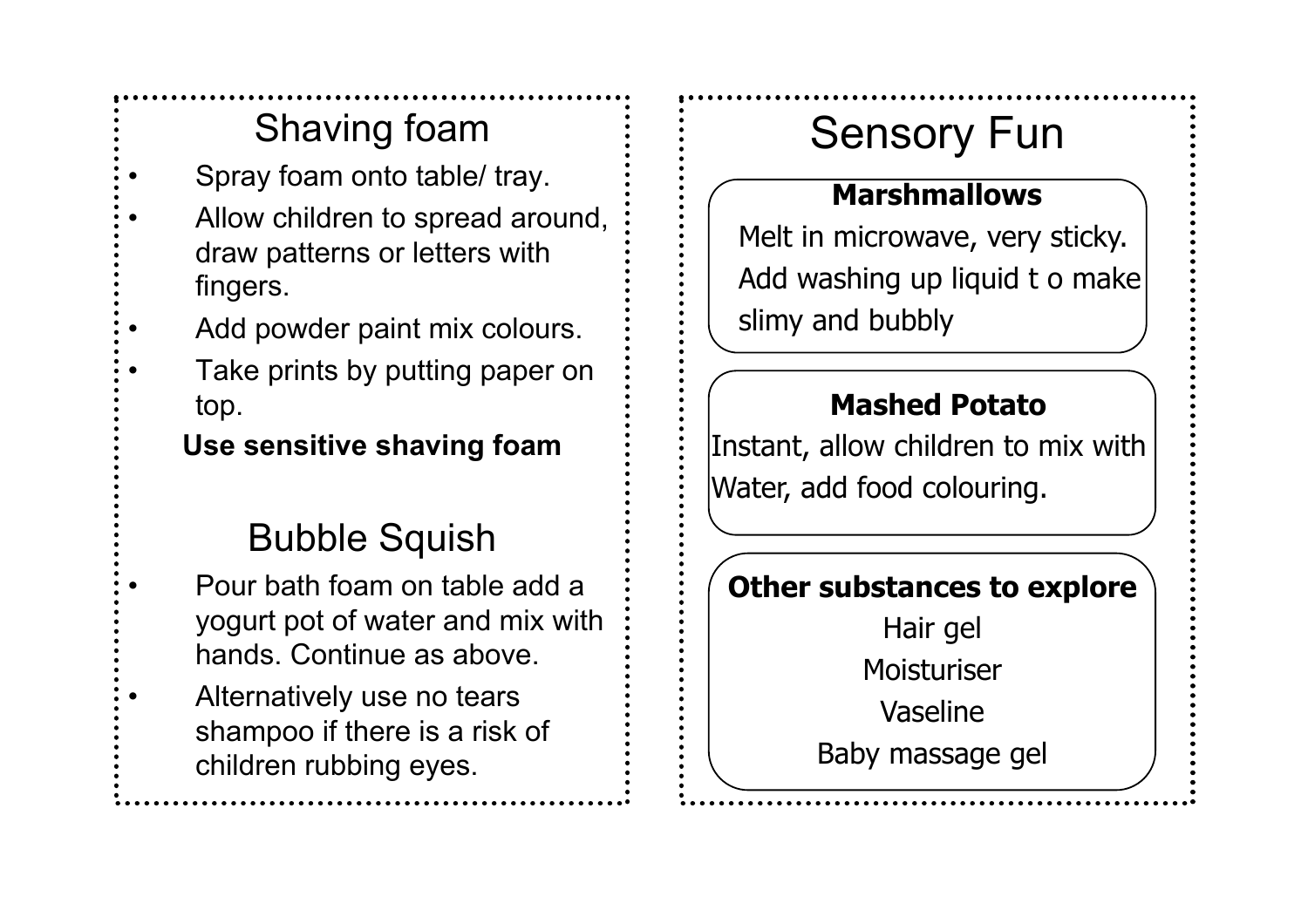## Goop

1 cup corn flour **Water** 

- 1. Put corn flour in tray/ bowl
- 2. Slowly add water until runny but malleable

Let children play with corn flour before adding water.

 Add colouring and peppermint or vanilla essence for smell.

Use instant custard powder- no need

to add smell or colour

# Cloud Dough

8 parts flour 1 part baby oil

Mix together, it will be soft yet holds together like wet sand.

Add a splash of food colouring.

Use different scents of baby oil, appropriate to colour.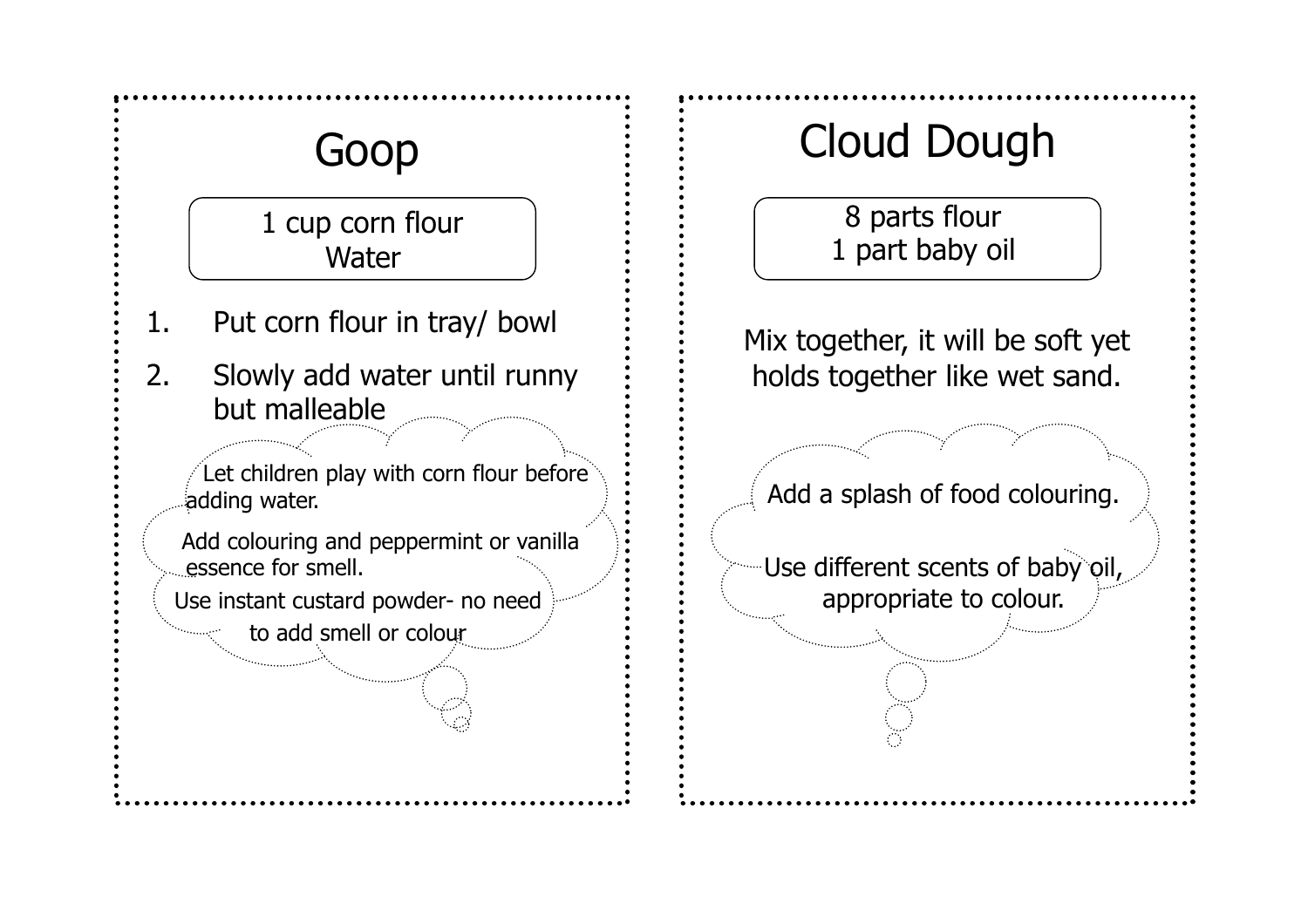Add a splash of water and washing up liquid for another sensory element. Add food colouring too.

Add PVA glue and a dash of paint, allow to play on card and then dry to create longer term creation.

Use in a shallow tray, add paintbrushes and allow to make marks

Add glitter.

Add metal objects and play using magnets for children to find the objects.

Put a shallow amount of sand on top of a bright picture or mirror children move sand until they find picture.

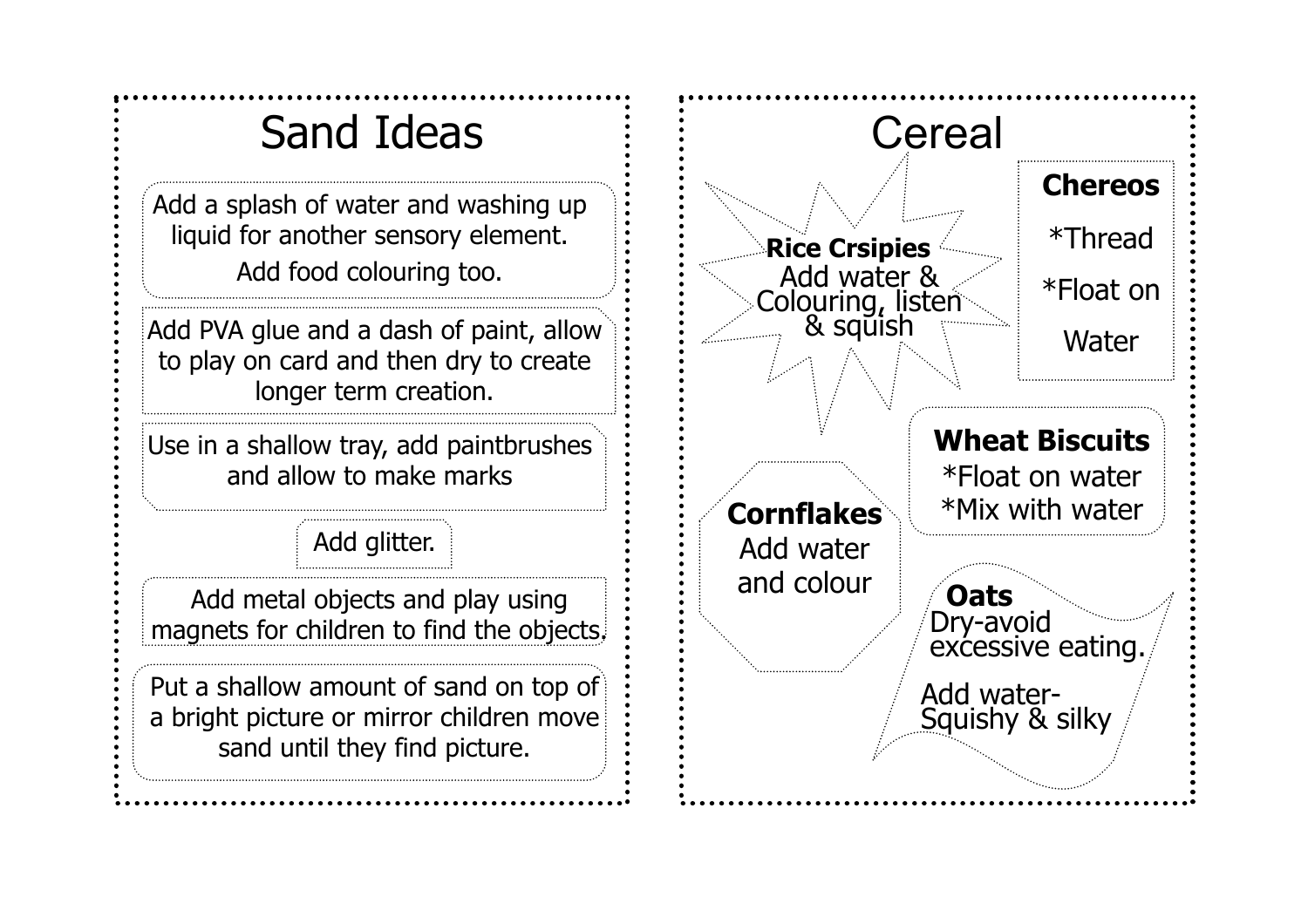# Snow  $\qquad \qquad \vdots \qquad$  Jelly

Lux soap flakes **Water** 

Mix water soap flakes and water using manual and electric whisks

> A small amount of water will allow 'snow' to be moulded and left to harden. A greater amount of water will great amount of bubbles, provide a range of whisks.

- Mould into shapes using jelly  $\bullet$ moulds.
- Mash up green jelly for swamp.  $\bullet$
- Put small objects inside jelly  $\bullet$ before setting, children explore jelly to get them out.

For those who are sensory defensive set jelly in polythene bag.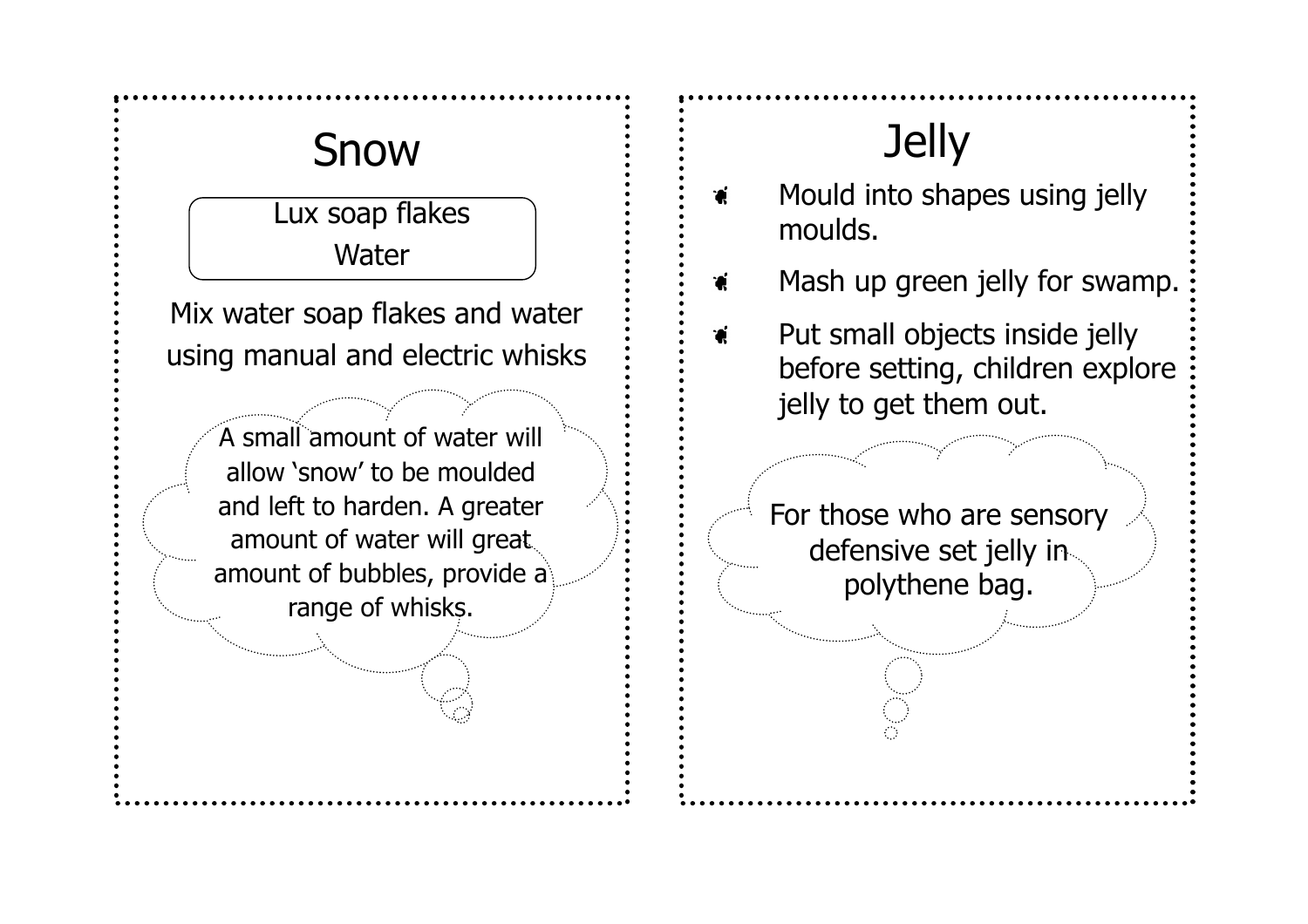# Pasta

Pasta shapes/ spaghetti Food colouring **Water** Cooking oil

- 1. Cook pasta according to packet.
- 2. Add food colouring to water before cooking and plenty of oil to prevent sticking and make it slimy.
- 3. When cooked, rinse well with hot water

Supermarket's do nice range of shapes to suit a range of topics. Use noodles (Chinese, Japanese, rice, super noodles) instead they usually just need soaking in hot water.

## Natural Play

- **Soil:** Add dinosaurs, bugs, animals, garden tools, pots etc.
- **Turf:** Add dinosaurs, animals, tractors, small people etc.
- **Autumn leaves**: Give children a wheel barrow to collect and put into paddling pool to jump in.
	- **Hay/ straw**: Smells great, children can make nests, feed animals etc. Provide hay bail to pull apart great for motor skills.
- **Feathers:** Large amount of craft feathers in paddling pool to sit in.
- **Shells:** A large selection presented on blue material, shiny metal trays or child safe mirror.
- **Pine cones:** Loads of sizes in basket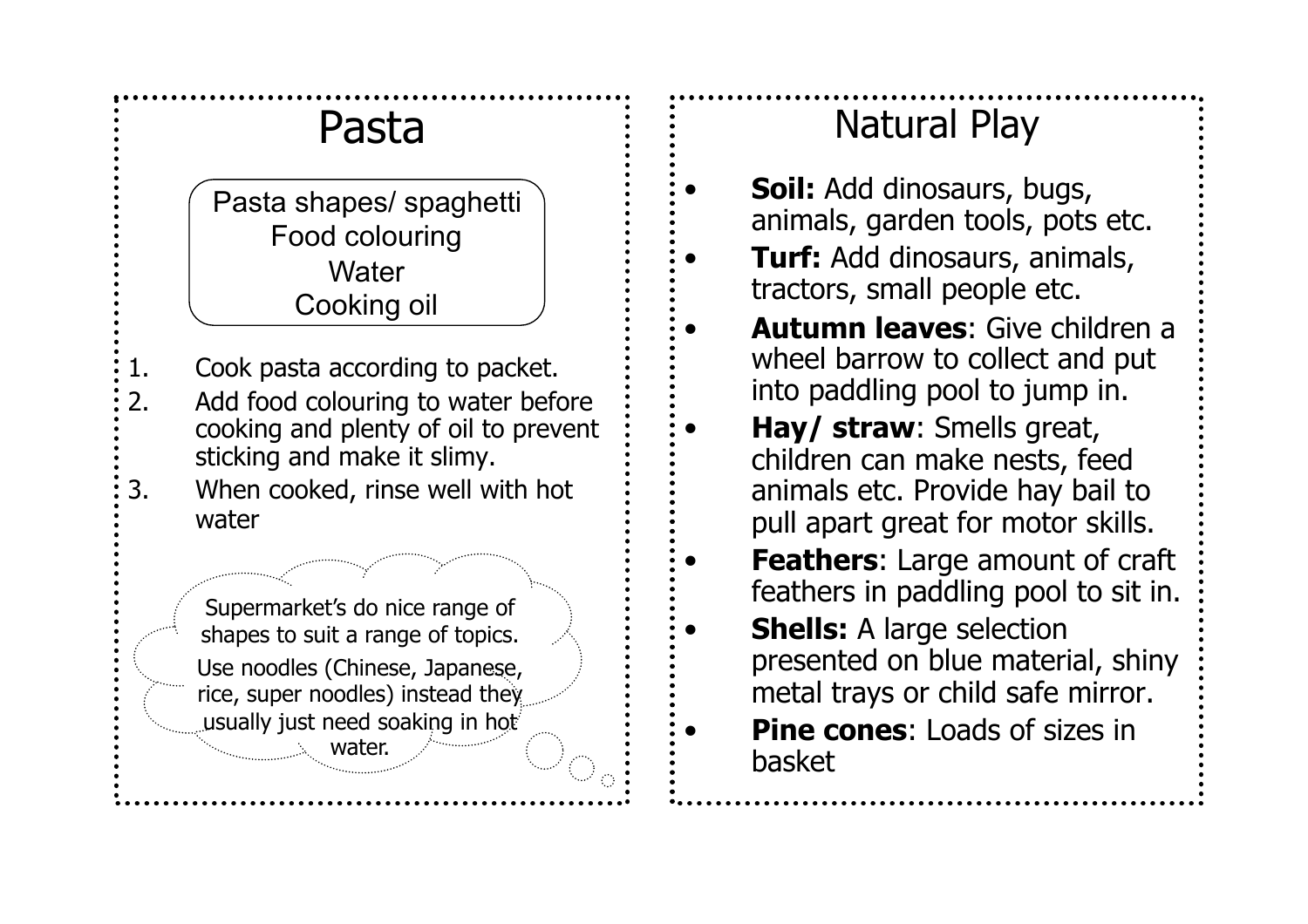Packet of flax **Water** 

Give to children to play with dry. it Is very silky and slides between Fingers.

Add water and boil makes a very glutinous mixture.

# Flax  $\vdots$   $\vdots$  Semolina

1 cup sand ½ cup corn flour ¾ cup hot water

Use as an alternative to sand, it has A lovely texture and great for pouring. If it gets wet though it forms little balls.

Allow children to mix with water to make a very sticky and grainy paste.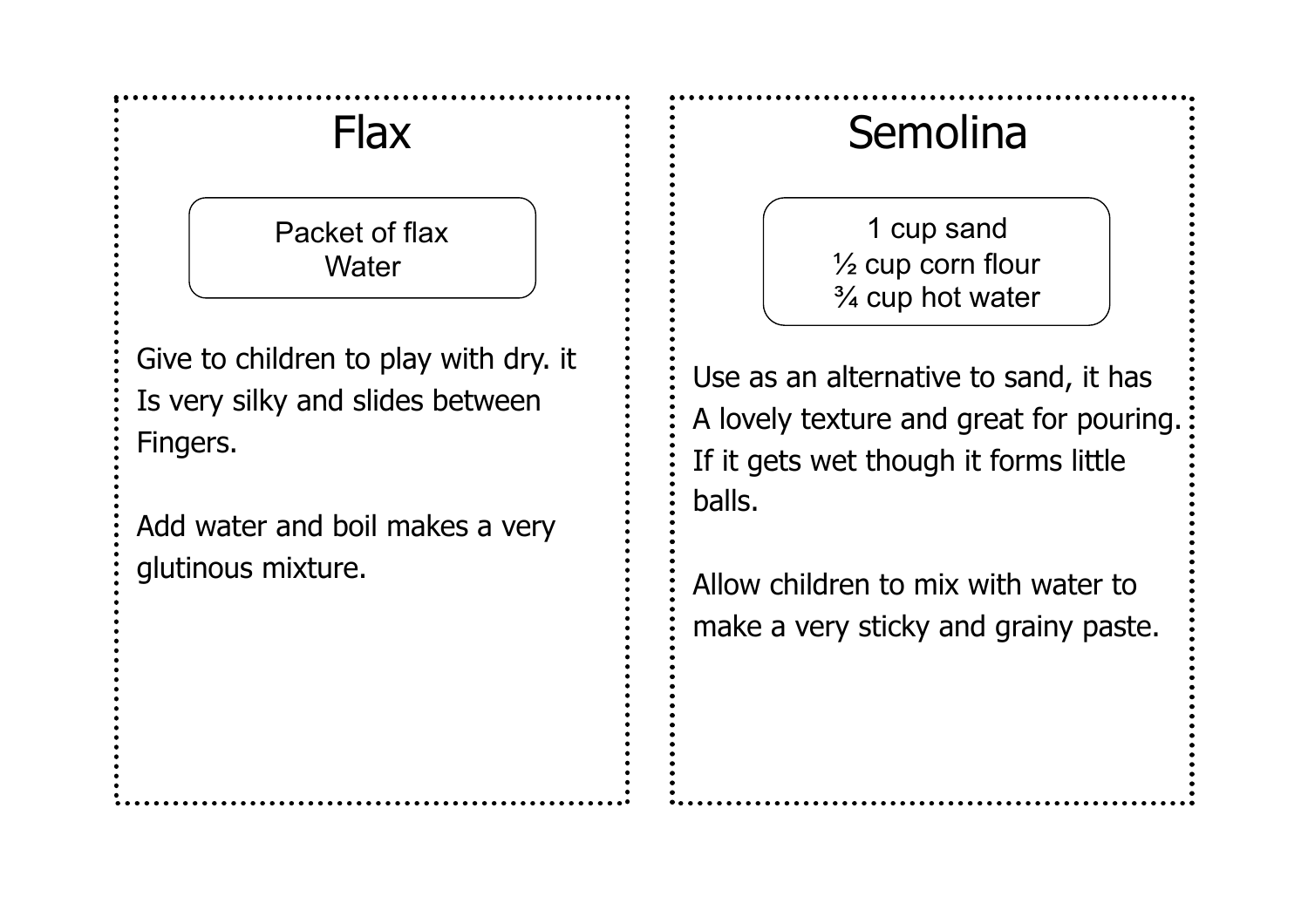# **Tapioca**

Packet Tapioca **Water** Food colouring

- 1. Allow children to explore dry tapioca in great alterative to sand feels great, but can become very static.
- 2. Boil tapioca according to instructions using water instead of milk, add food colouring.

Great for putting in the water tray as frogs spawn

# Cellulose slime

Cellulose powder **Water** Food colouring

- 1. Mix water and powder according to instructions, stir quickly slowly adding powder
- 2. Leave over night.
- 3. Add food colouring.

Cellulose powder available from School suppliers used for Paper

Mache.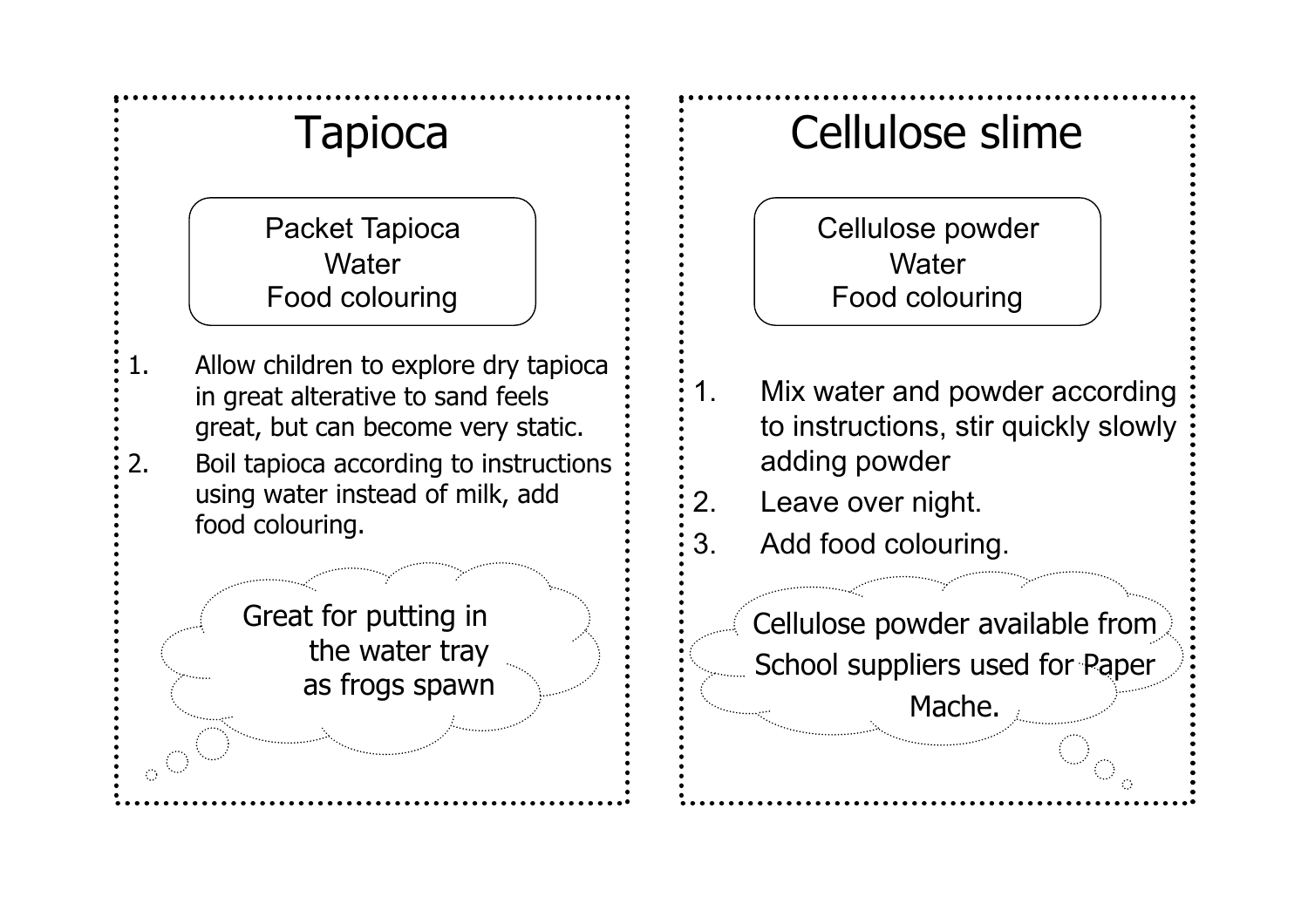# Little Scientist

Children love to mix things together to make potions, provide children materials To create their own laboratory for Example clear plastic pots, plastic bottles, Spoons, lolly sticks, pipettes and cloths.

| <b>Possible Ingredients</b> |                |
|-----------------------------|----------------|
| Cooking oil                 | Water          |
| Vinegar                     | Ketchup        |
| <b>Baking powder</b>        | Corn flour     |
| <b>Baby oil</b>             | Flour          |
| Salt                        | Ice            |
| Sugar                       | Food colouring |
| Bicarbonate of soda         |                |

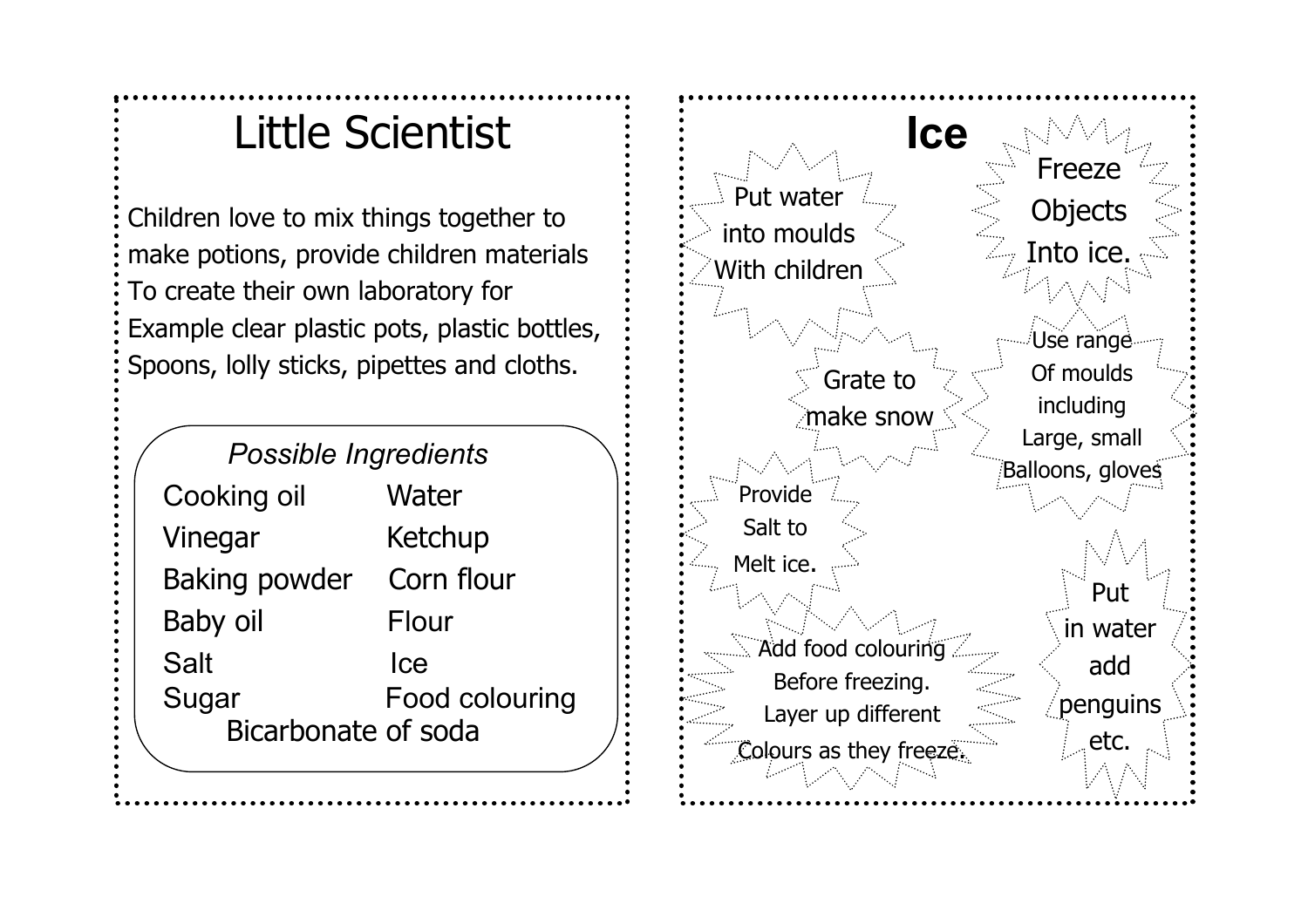### **Play Dough**

Give children balls of primary Colours, allow them to mix.

### **Hand Painting**

Paint one hand one colour the Other another rub hands Together to make new one.

### **Water**

Add primary coloured food colour to clear pots of water. Use syringes or pipettes to transfer water to another pot to create new colours.

# Colour Mixing  $\qquad \qquad \vdots \qquad \qquad$  Icing Sugar Painting

Icing Sugar Powder paint water

- 1. Make a thin solution of icing sugar spread over paper.
- 2. Sprinkle powder paint over paper.
- 3. Allow to dry (Takes a long time)
- 4. Dries shiny.